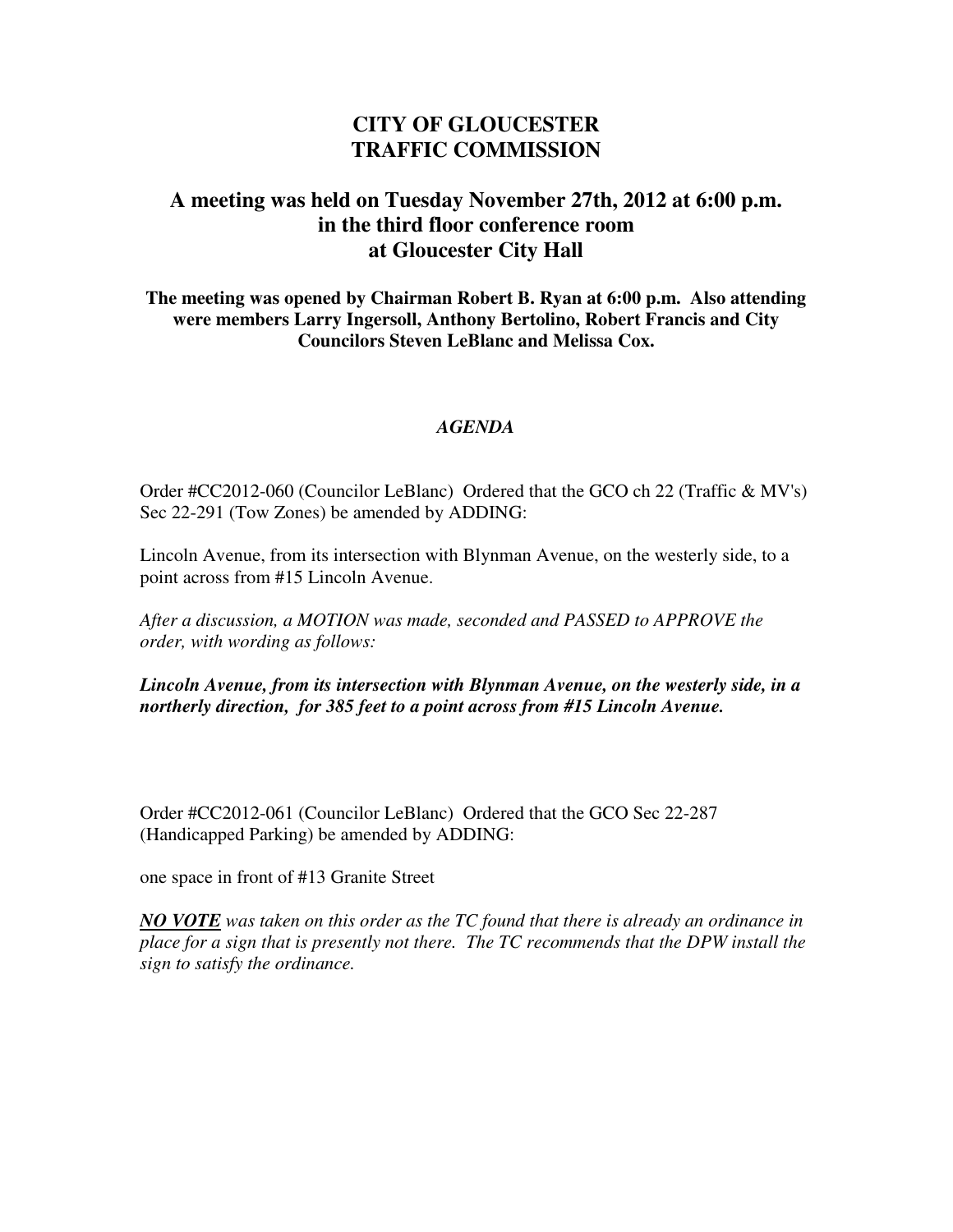Order #CC2012-063 (Councilor Cox) Ordered that the GCO Ch 22 (Traffic & MV's) Sec 22-279 (Thirty Minute Parking), be amended by DELETING:

the space or spaces in front of #27 Commercial Street

and amending Sec 22-274 (Two Hour Parking Between Certain Hours) by ADDING:

the space or spaces in front of #27 Commercial Street between the hours of 8:00 a.m. and 6:00 p.m. Monday through Friday

*After a discussion and speaking to Councilor Cox, a MOTION was made, seconded and PASSED to APPROVE the order, with a combined zone with order #CC2012-064, thus making it one zone (under GCO ch 22 sec 22-277 One Hour Parking) with the wording and measurements suggested in the following order.* 

Order #CC2012-064 (Councilor Cox) Ordered that the GCO Ch 22 (traffic & MV's) Sec 22-279 (Thirty Minute Parking) be amended by DELETING:

the space or spaces in front of #29 Commercial Street

and amending Sec 22-277 (One Hour Parking-Generally) by ADDING:

The space or spaces in front of #29 Commercial Street, except Saturdays and Sundays

*After a discussion and speaking with Councilor Cox, a MOTION was made, seconded and PASSED to APPROVE the order, combined with the previous order.* 

*For the purposes of clarification, the new order for the zone should read:* 

*Commercial Street, westerly side, from the intersection of Beach Court, in a southerly direction, 53 feet to the intersection of Pascucci Court. This order should be listed under Ch 22 sec 22-277 One Hour Parking.*

*The TC also brought to the attention of Councilor Cox a loading zone on Beach Court, that was granted for the former business at 27 Commercial Street (Cape Ann Brewery). The TC suggested that the Councilor take the steps to rescind this zone, thus enabling more parking in that neighborhood.* 

*Also discussed was the current angle parking being done in the 27-29 Commercial Street area. The orders above are for parallel parking only. Councilor Cox may submit a future order to allow angle parking in front of #27 Commercial Street to increase area parking.*